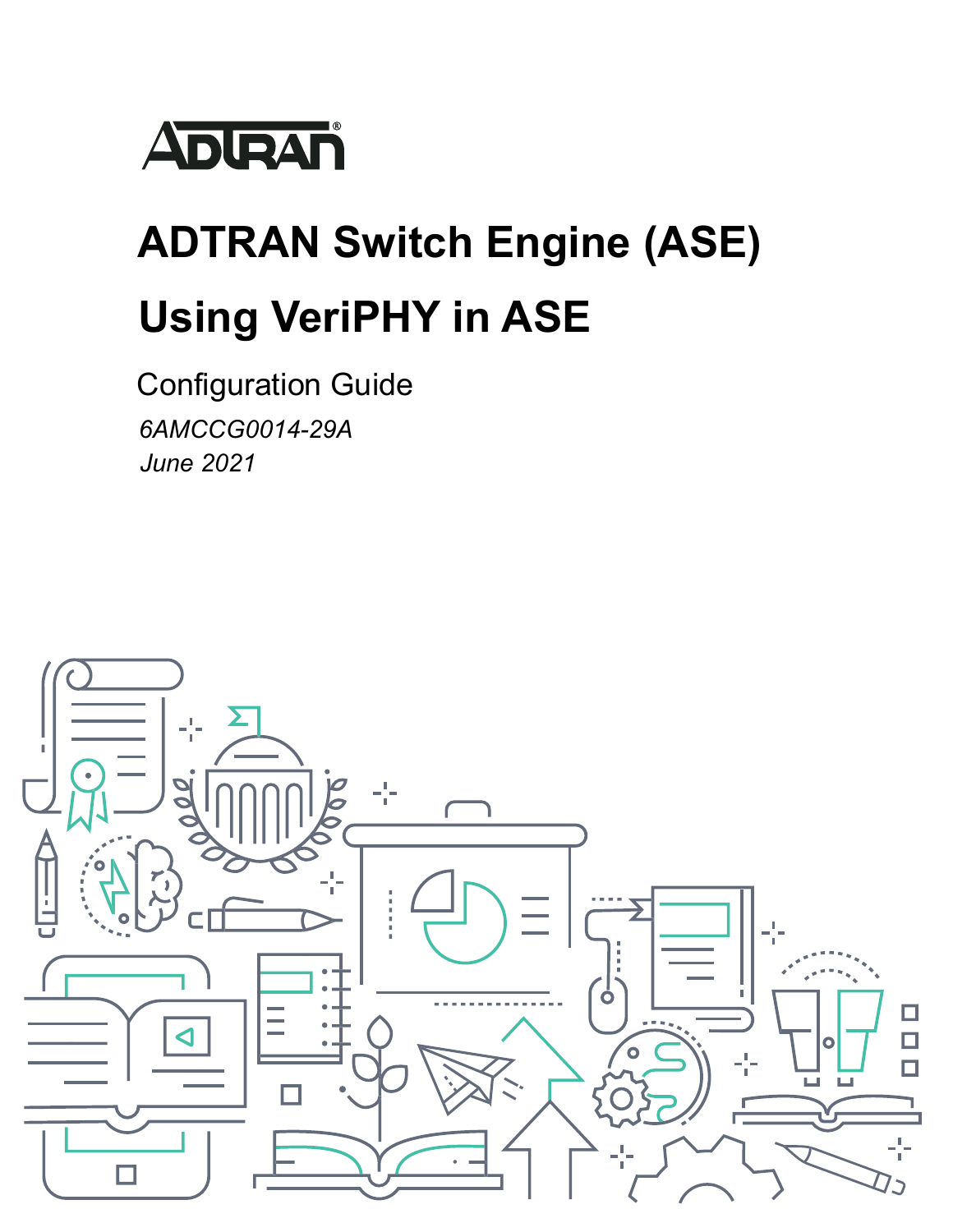## **To the Holder of this Document**

The contents of this manual are current as of the date of publication. ADTRAN reserves the right to change the contents without prior notice.

## **Trademark Information**

"ADTRAN" and the ADTRAN logo are registered trademarks of ADTRAN, Inc. Brand names and product names included in this document are trademarks, registered trademarks, or trade names of their respective holders.

# **Disclaimer of Liability**

The information or statements given in this document concerning the suitability, capacity, or performance of the mentioned hardware or software products are given "as is", and any liability arising in connection with such hardware or software products shall be governed by ADTRAN's standard terms and conditions of sale unless otherwise set forth in a separately negotiated written agreement with ADTRAN that specifically applies to such hardware or software products.

To the fullest extent allowed by applicable law, in no event shall ADTRAN be liable for errors in this document for any damages, including but not limited to special, indirect, incidental or consequential, or any losses, such as but not limited to loss of profit, revenue, business interruption, business opportunity or data, that may arise from the use of this document or the information in it.

Be advised that certain security risks are inherent in the use of any telecommunications or networking equipment, including but not limited to, toll fraud, Denial of Service (DoS) attacks, loss or theft of data, and the unauthorized or illegal use of said equipment. ADTRAN OFFERS NO WARRANTIES, EITHER EXPRESSED OR IMPLIED, REGARDING THE PREVENTION, DETECTION, OR DETERRENCE OF TOLL FRAUD, NETWORKING ATTACKS, OR UNAUTHORIZED, ILLEGAL, OR IMPROPER USE OF ADTRAN EQUIPMENT OR SOFTWARE. THEREFORE, ADTRAN IS NOT LIABLE FOR ANY LOSSES OR DAMAGES RESULTING FROM SUCH FRAUD, ATTACK, OR IMPROPER USE, INCLUDING, BUT NOT LIMITED TO, HUMAN AND DATA PRIVACY, INTELLECTUAL PROPERTY, MATERIAL ASSETS, FINANCIAL RESOURCES, LABOR AND LEGAL COSTS. Ultimately, the responsibility for securing your telecommunication and networking equipment rests with you, and you are encouraged to review documentation regarding available security measures, their configuration and implementation, and to test such features as is necessary for your network.



901 Explorer Boulevard P.O. Box 140000 Huntsville, AL 35814-4000 Phone: (256) 963-8000

Copyright © 2021 ADTRAN, Inc. All Rights Reserved. Printed in U.S.A.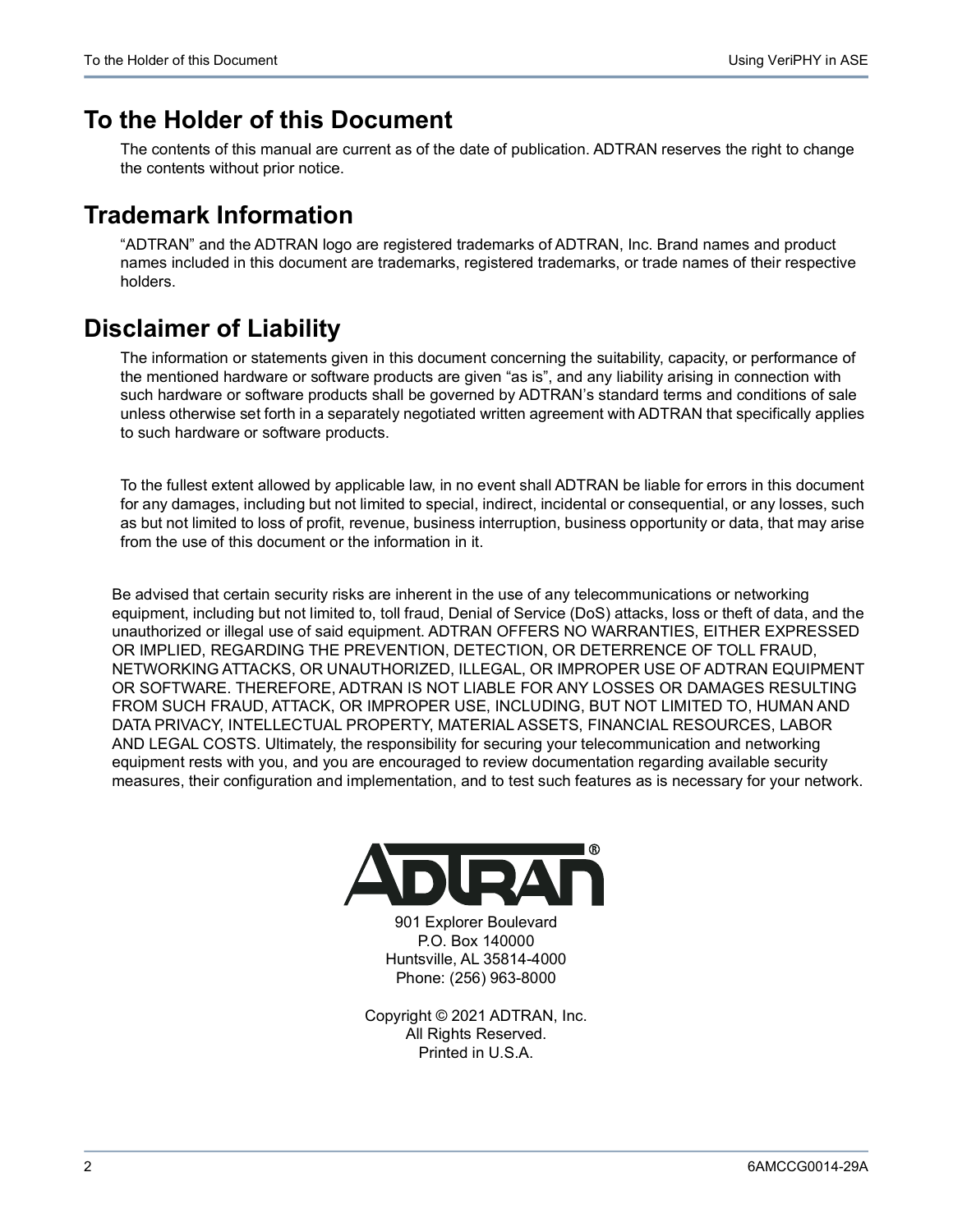# **Service and Warranty**

For information on the service and warranty of ADTRAN products, visit the ADTRAN website at [http://](https://portal.adtran.com/web/page/portal/Adtran/wp_support_warranty) [www.adtran.com/warranty.](https://portal.adtran.com/web/page/portal/Adtran/wp_support_warranty)

# **Contact Information**

For all customer support inquiries, please contact ADTRAN Customer Care:

| <b>Contact</b>       | <b>Support</b>                  | <b>Contact Information</b>                |
|----------------------|---------------------------------|-------------------------------------------|
| <b>Customer Care</b> | From within the U.S.            | 1-888-4ADTRAN (1-888-423-8726)            |
|                      | From outside the U.S.           | + 1 (256) 963-8716                        |
|                      | <b>Technical Support:</b>       |                                           |
|                      | Web:                            | https://www.adtran.com/index.php/support- |
|                      |                                 | home                                      |
|                      | Training:                       | https://.supportcommunity.adtran.com      |
|                      | Fmail:                          |                                           |
|                      | Web:                            | training@adtran.com                       |
|                      |                                 | https://www.adtran.com/index.php/training |
|                      |                                 | <b>ADTRAN University</b>                  |
| Sales                | <b>Pricing and Availability</b> | 1-800-827-0807                            |

# **Revision History**

Rev A June 2021 Initial release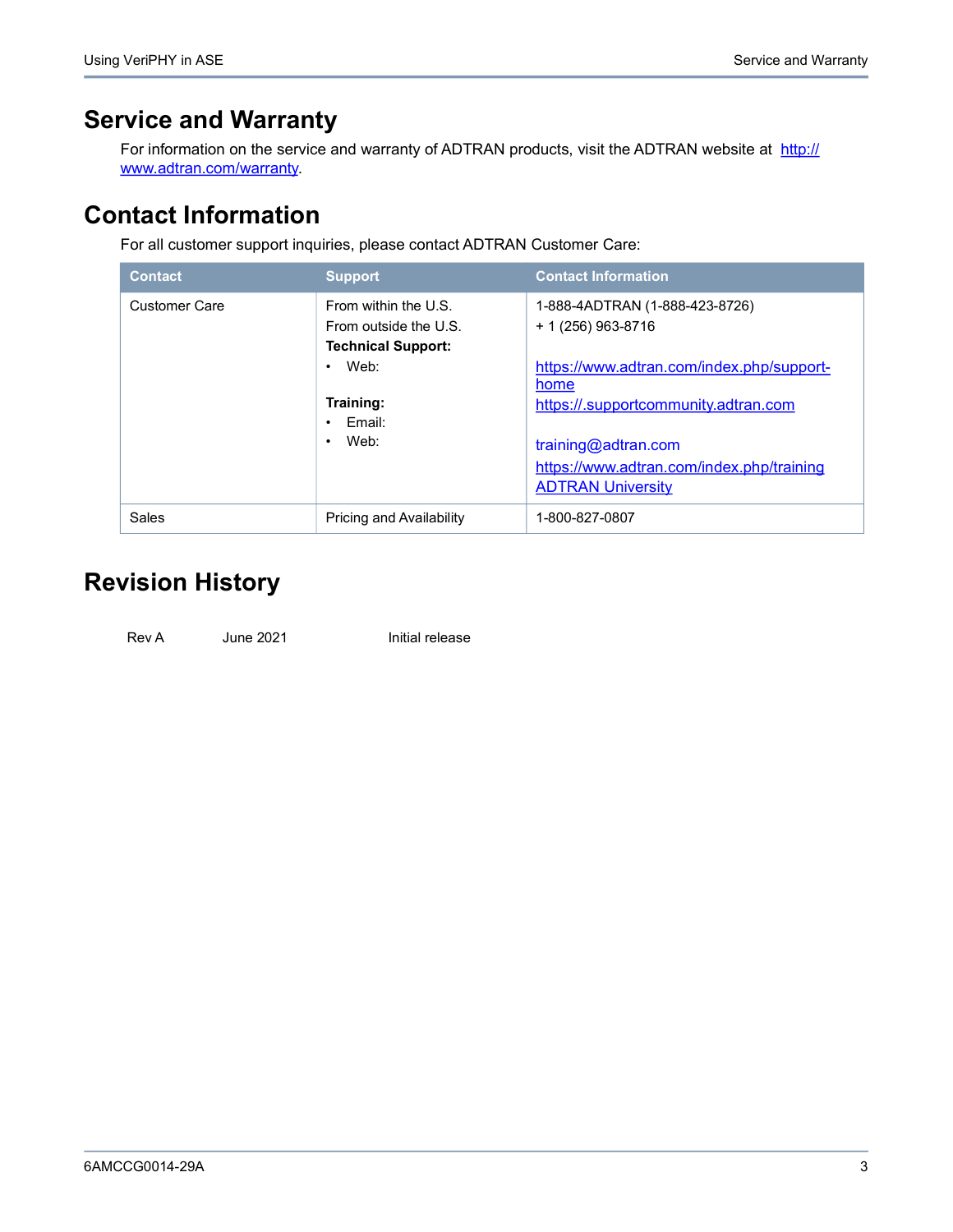# **Table of Contents**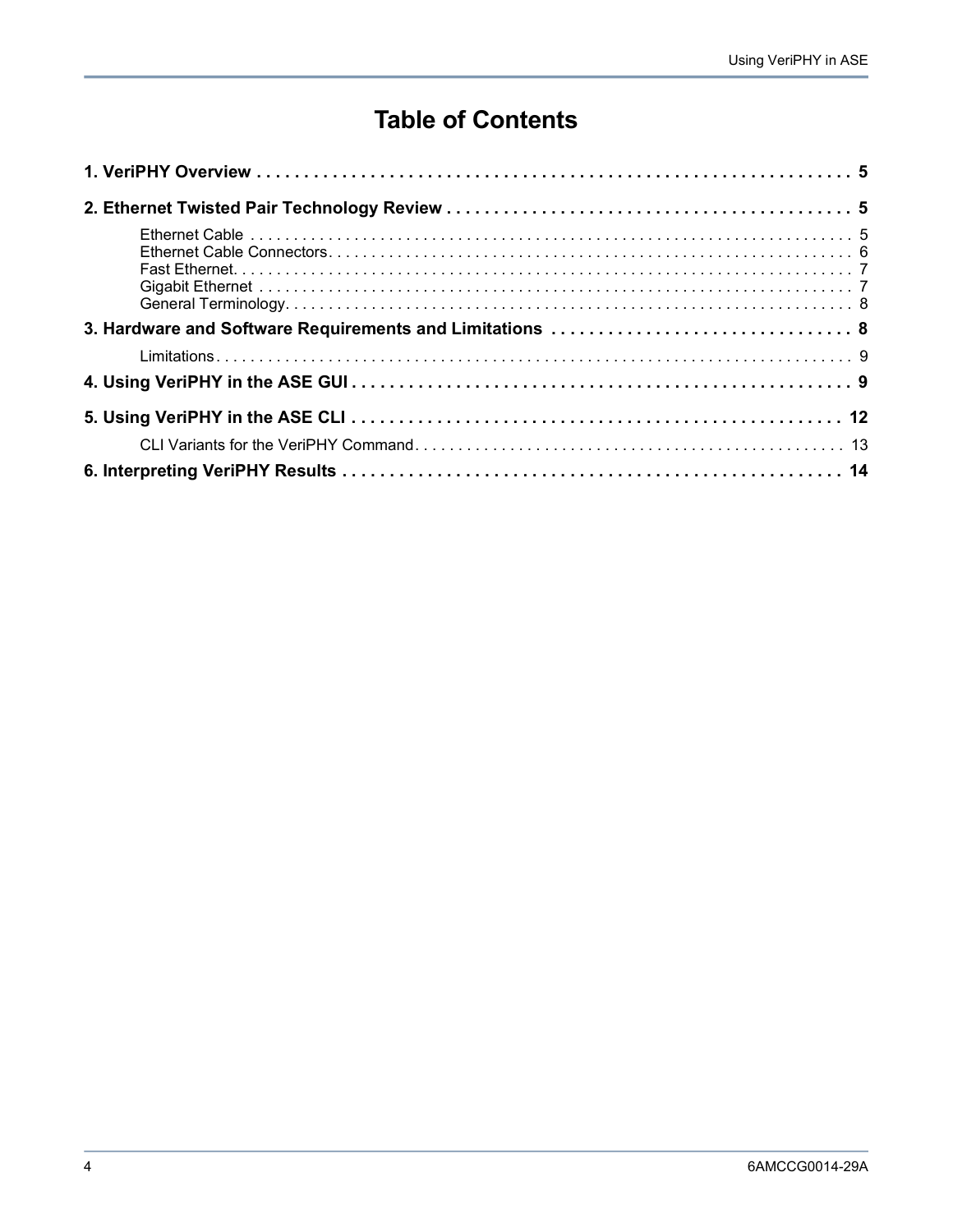# <span id="page-4-0"></span>**1. VeriPHY Overview**

The VeriPHY cable diagnostic is a method of testing Ethernet cables connected to 10/100 Ethernet or 10/100/1000 Gigabit-Ethernet physical interfaces. By using the Graphical User Interface (GUI) or the Command Line Interface (CLI), cable tests can be run on switch ports to determine if the cables stemming from the port(s) are functioning properly, have a short or an open connection, and either the total length of the cable or the length of the cable to the fault. By using the VeriPHY feature of ADTRAN Switch Engine (ASE) products, network administrators can save time and money diagnosing cable problems and determining where along the cable the problems have occurred.

# <span id="page-4-1"></span>**2. Ethernet Twisted Pair Technology Review**

There are two commonly used standards of Ethernet over a twisted pair cable. The most common are 10/100Base-T (Fast Ethernet) and 1000Base-T (Gigabit Ethernet). Breaking these terms down, the number corresponds to the theoretical maximum transmission speed in megabits per second (Mbps), *Base* signifies that they operate as a baseband (no frequency shifts), and *T* designates that they operate over a twisted pair cable.

Ethernet transmissions employ a technique called cancellation, which protects against electromagnetic noise created by the electrical circuit flowing through the wire. If the circuit creates a strong enough electromagnetic field, electrical interference can result and corrupt the transmitted data. This phenomenon is known as crosstalk.

To eliminate crosstalk, cancellation transmits the same data twice. It sends the first signal, and simultaneously sends a mirrored transmission (exactly the same as the first except with reversed polarity). The device receiving the transmission compares the two signals, making sure they are equal but mirrored, and identifies the difference between the signals as noise and discards it. Using this technique greatly reduces the amount of corrupted data transmitted, ensuring a higher quality transmission.

## <span id="page-4-2"></span>**Ethernet Cable**

Fast Ethernet and Gigabit Ethernet both require (at a minimum) a Category 5 (CAT 5) cable for connection however CAT5e is recommended.

A CAT 5 cable is copper twisted pair cable designed for high signal integrity and is composed of four twisted pairs of wires in a single cable jacket. Using a CAT 5 cable balances the lines, helping to preserve high signal quality, lowering noise, and reducing crosstalk. CAT 5 cable is most often used with 100Base-T networks. Each twisted pair in the cable is made up of 24-gauge copper wire, twisted three times per inch.

In addition to a CAT 5 cable, Gigabit Ethernet can also use a CAT 5e cable. CAT 5e cable is an enhanced version of a CAT 5 cable, with greater ability to reduce far-end crosstalk on connections and strongly recommended by ADTRAN as the minimum cable spec for use with the ASE series switches. Although Gigabit Ethernet was designed to operate on a standard CAT 5 cable, the higher specifications of CAT 5e cables and connectors make it a better choice for Gigabit Ethernet.

The following table is provided for reference of CAT *N* cable specs and corresponding transmission speeds.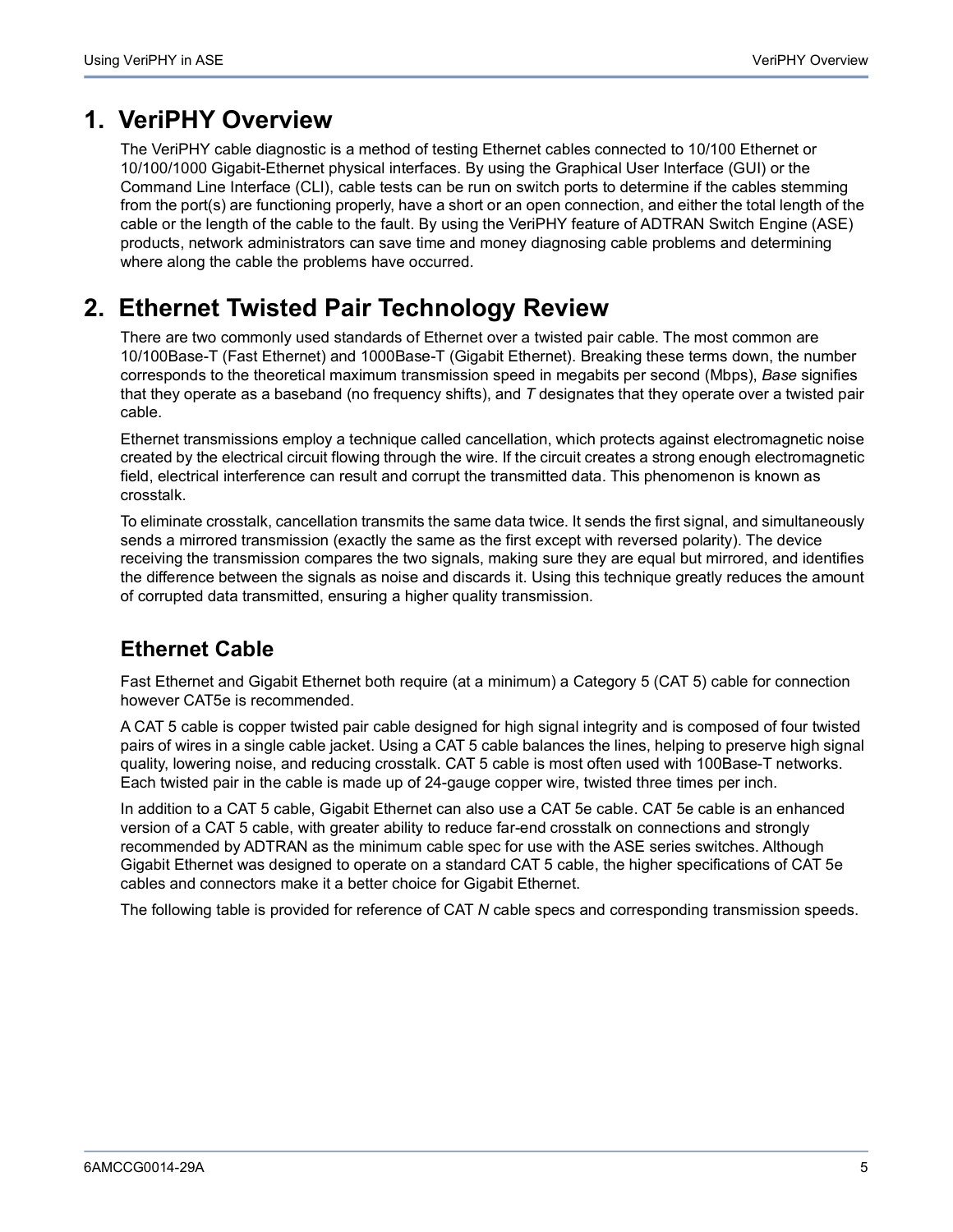| <b>Category</b>   | <b>Shielding</b>       | <b>Max Transmission Speed</b> | <b>Max Bandwidth</b> |
|-------------------|------------------------|-------------------------------|----------------------|
| CAT <sub>3</sub>  | Unshielded             | 10Mbps                        | 16 MHz               |
| CAT <sub>5</sub>  | Unshielded             | 10-100Mbps                    | 100 MHz              |
| CAT <sub>5e</sub> | Unshielded             | $1,000Mbps - 1Gbps$           | 100 MHz              |
| CAT <sub>6</sub>  | Shielded or Unshielded | 10Gbps up to 55 meters        | 250 MHz              |
| CAT 6a            | Shielded               | 10Gbps up to 55 meters        | 500 MHz              |
| CAT <sub>7</sub>  | Shielded               | 100Gbps up to 15 meters       | 600 MHz              |
| CAT 7a            | Shielded               | 100Gbps up to 15 meters       | 1,000 MHz            |
| CAT <sub>8</sub>  | Shielded               | 40Gbps up to 30 meters        | 2.000 MHz            |

#### **Table 1. Network Cable Category Specs**

#### <span id="page-5-0"></span>**Ethernet Cable Connectors**

Fast Ethernet and Gigabit Ethernet (as well as CAT 5 and CAT 5e cables) use the same connectors. Each connector has eight pins, with each pin functioning as a transmission point or a receiving point. The following illustration depicts the connector and its pins.



**Figure 1. RJ-45 Connector**

There are two types of connections associated with these 8-pin modular connectors (usually called RJ-45 connectors). They are straight-through connections and cross-over connections. A straight-through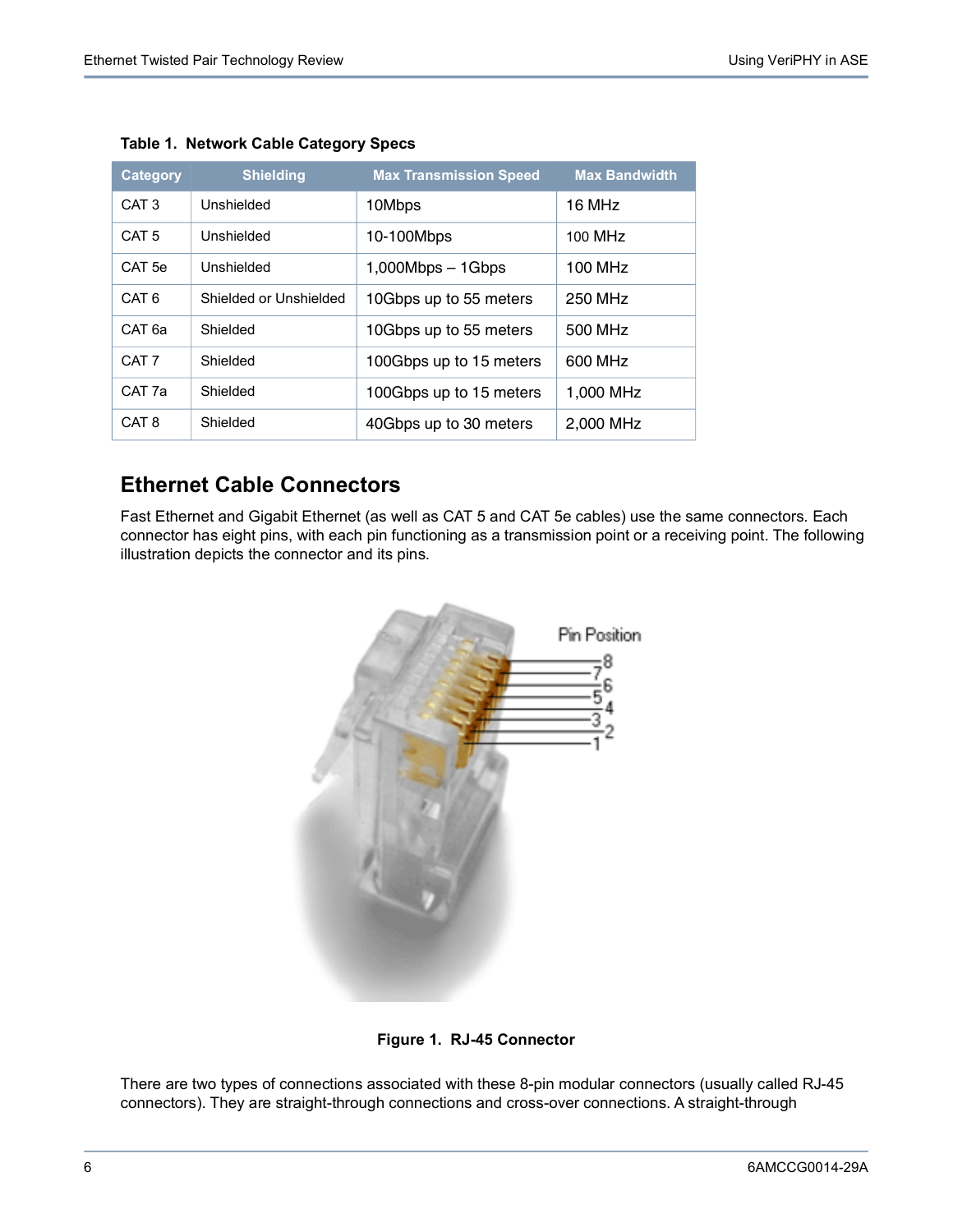connection describes a connection in which pin 1 is matched with pin 1; pin 2 is matched with pin 2, etc. In other words, transmit is connected to transmit, receive to receive. A crossover connection describes a connection in which receive is connected to transmit (for example, pin 1 to pin 3).

Nodes that transmit on pins 1 and 2 and receive on 3 and 6, when connected with a network device (for example, PC to router), most often use straight-through connections.With the support of the MDI-X standard, cross-overs are no longer a concern, except with older equipment.

While Fast Ethernet and Gigabit Ethernet use the same connectors, they use the connectors differently. Fast Ethernet makes use of four of the pins or two pairs of wire, while Gigabit Ethernet uses all eight pins and four pairs of wire. The pin descriptions and functions for each Ethernet type are detailed in the following sections.

## <span id="page-6-0"></span>**Fast Ethernet**

As previously noted, Fast Ethernet operates at 100 Mbps and only requires two pairs (four pins) of the connector to operate. Fast Ethernet transmits data on pins 1 and 2, while it receives data on pins 3 and 6. Each transmission or reception of data is in one direction over one pair of wires.

Fast Ethernet transmits data by using a coding scheme called 4B/5B, because in each transmission every group of eight bits is coded into a 5-bit signal. In this case, each bit does not directly represent a signal on the wire as it does in 10Base-T Ethernet.

To understand Fast Ethernet pin usage, the following table describes each pin and how it is used. +TD translates as data transmission, +RD translates as receiving data, and -TD and -RD signify the mirrored version of the same signal being transmitted on +TD and +RD.

| <b>Pin</b>    | Color.            | <b>Function</b> | <b>Description</b>             |
|---------------|-------------------|-----------------|--------------------------------|
| 1             | White with Green  | $+TD$           | Transmits data signal          |
| $\mathcal{P}$ | Green             | -TD             | Transmits mirrored data signal |
| 3             | White with Orange | +RD             | Receives data signal           |
| 4             | Blue              | Unused          | Unused                         |
| 5             | White with Blue   | Unused          | Unused                         |
| 6             | Orange            | -RD             | Receives mirrored data signal  |
| 7             | White with Brown  | Unused          | Unused                         |
| 8             | <b>Brown</b>      | Unused          | Unused                         |

#### **Table 2. Fast Ethernet Pin Out**

#### <span id="page-6-1"></span>**Gigabit Ethernet**

Unlike Fast Ethernet, Gigabit Ethernet requires all four pairs of wire (eight pins) to operate. Gigabit uses these single pairs to communicate bidirectionally, thus transmitting at a much higher rate than Fast Ethernet. Fast Ethernet transmits on one pair and receives on one pair of wires, but Gigabit Ethernet uses the same pairs for both transmission and reception.

Like Fast Ethernet, Gigabit Ethernet also changes the method in which data is coded. However, instead of using one bit, Gigabit Ethernet codes two bits per signal. Each signal over the Ethernet cable represents two bits and not one.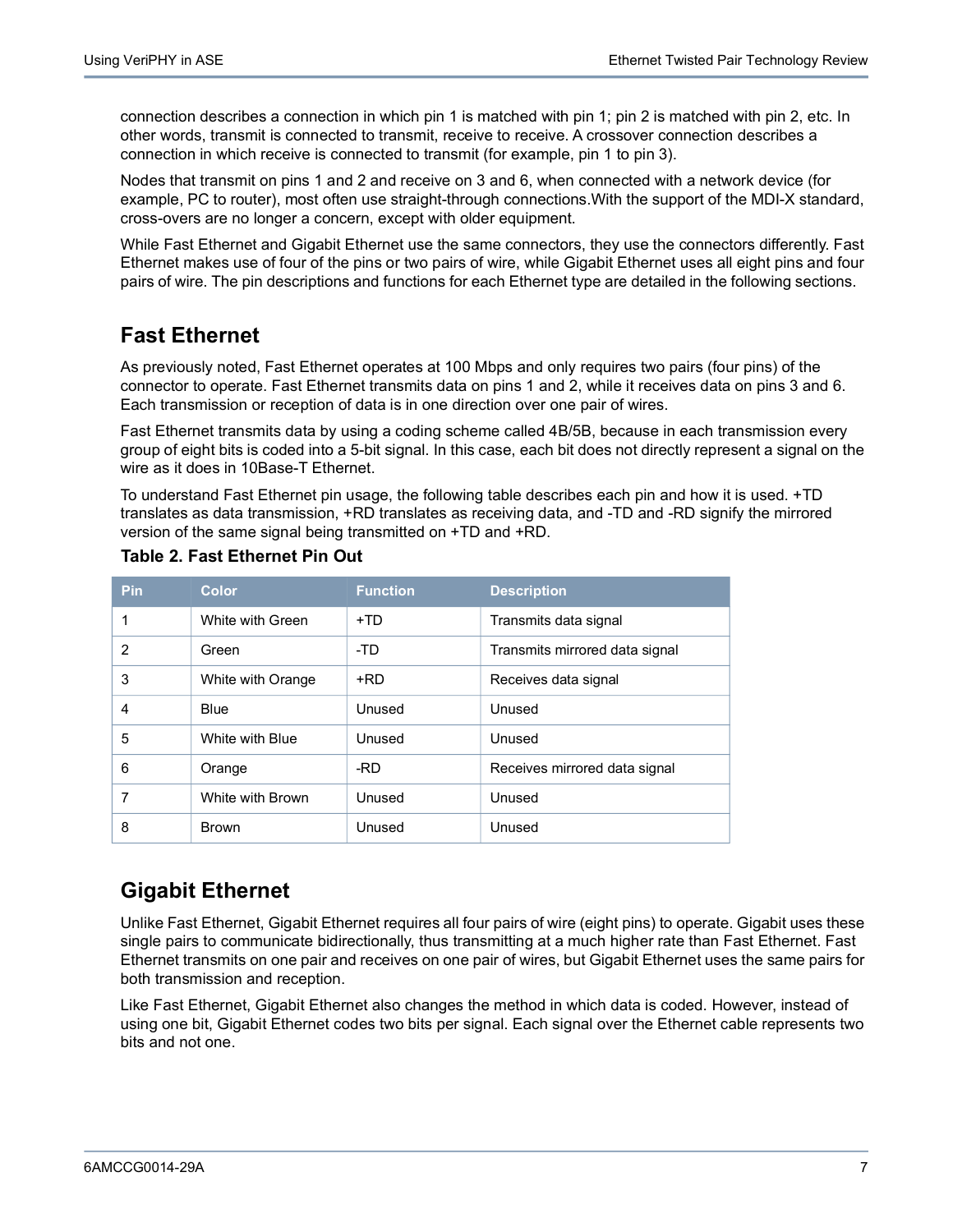To understand Gigabit Ethernet pin usage, the following table describes each pin and how it is used. Each pin bidirectionally transmits or receives data, described as Data A (DA), Data B (DB), Data C (DC), and Data D (DD).

| <b>Pin</b> | <b>Color</b>      | <b>Function</b> | <b>Description</b>               |
|------------|-------------------|-----------------|----------------------------------|
|            | White with Green  | +DA             | Bidirectionally receives data A  |
| 2          | Green             | -DA             | Bidirectionally transmits data A |
| 3          | White with Orange | $+DB$           | Bidirectionally receives data B  |
| 4          | <b>Blue</b>       | $+DC$           | Bidirectionally receives data C  |
| 5          | White with Blue   | -DC             | Bidirectionally transmits data C |
| 6          | Orange            | -DB             | Bidirectionally transmits data B |
|            | White with Brown  | +DD             | Bidirectionally receives data D  |
| 8          | <b>Brown</b>      | -DD             | Bidirectionally transmits data D |

#### **Table 3. Gigabit Ethernet Pin Out**

## <span id="page-7-0"></span>**General Terminology**

An understanding of a few key terms aids in the interpretation of the VeriPHY cable test results.

#### **Table 4. General Terminology**

| <b>Term</b>         | <b>Definition</b>                                                                                                                      |
|---------------------|----------------------------------------------------------------------------------------------------------------------------------------|
| Short               | An instance where two connectors of the same cable pair touch or are connected, thus impairing<br>the normal operation of the circuit. |
| Open                | An instance where the circuit is not complete and, therefore, there is a gap in connection.                                            |
| Terminated          | An instance where the cable is connected to an Ethernet device on both ends.                                                           |
| Unterminated        | An instance where the cable is not connected to an Ethernet device on one end.                                                         |
| Link                | A complete communication channel between two nodes in a subnetwork.                                                                    |
| <b>PHY</b>          | The physical interface of a product that transmits information over the physical layer of the net-<br>work.                            |
| <b>Twisted Pair</b> | Two insulated copper wires twisted around each other to reduce interference from one wire to the<br>other.                             |

# <span id="page-7-1"></span>**3. Hardware and Software Requirements and Limitations**

The features and abilities of VeriPHY are limited by the hardware support of each Ethernet PHY and applies to the following ASE models running firmware v4.4-42 or later.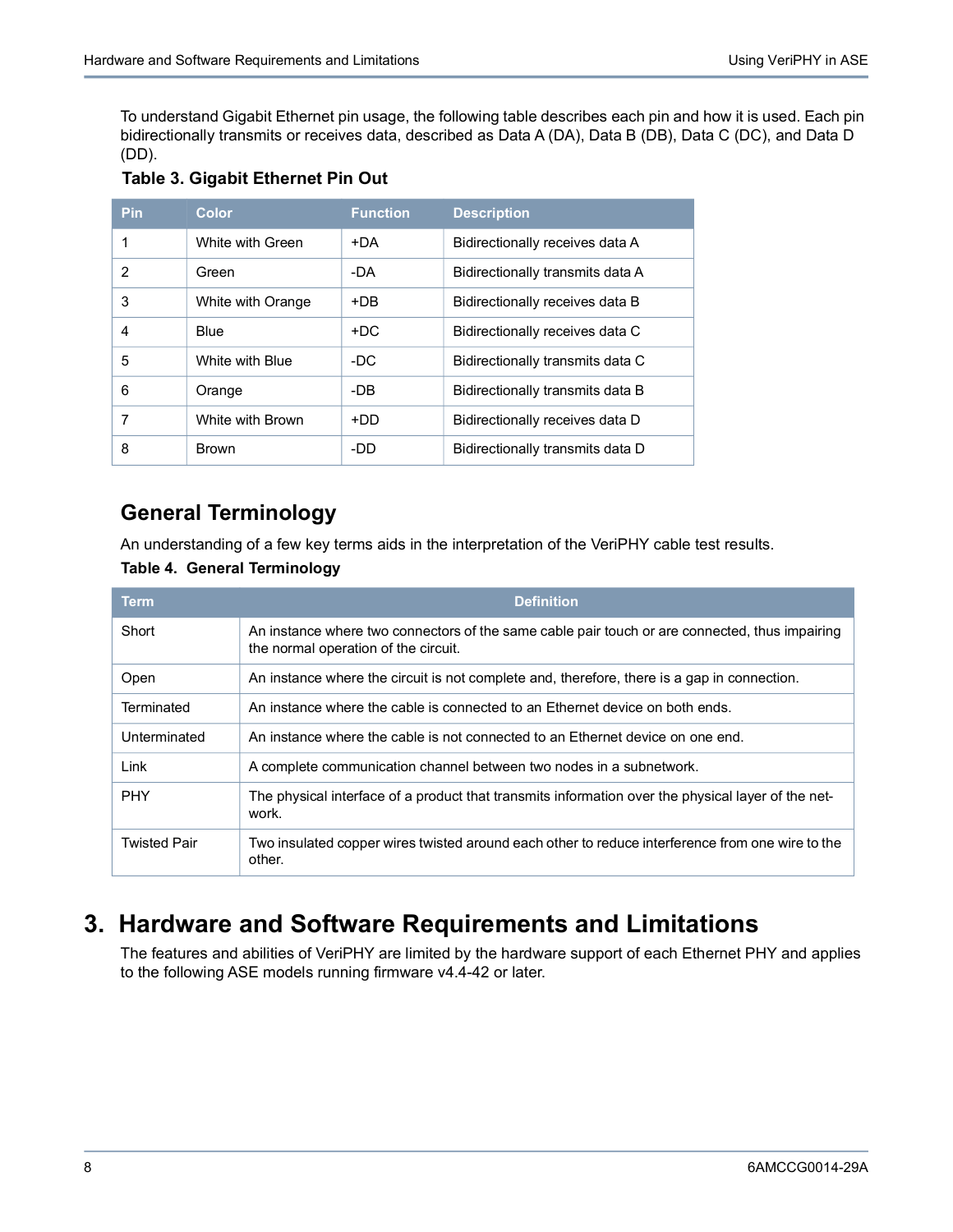#### **Table 5. Supported Products**

| <b>Product</b>               | P/N         |
|------------------------------|-------------|
| NetVanta 1560-08-150W Switch | 17108108PF2 |
| NetVanta 1560-24-740W Switch | 17108124PF2 |
| NetVanta 1560-48-740W Switch | 17108148PF2 |
| NetVanta 1560-08-65W Switch  | 17101561PF2 |
| NetVanta 1560-24-370W Switch | 17101564PF2 |
| NetVanta 1560-48-370W Switch | 17101568PF2 |

The VeriPHY feature applies only to copper-based connections, and is not supported on fiber connections. The VeriPHY feature can only test CAT 5 or higher Ethernet cable standards using an RJ45 compatible connector.

#### <span id="page-8-0"></span>**Limitations**

Although designed to test multiple ports at a time, running a cable diagnostic test will disrupt traffic on the port(s) being tested. If a link is established on any UTP port in 100BASE-TX or 10BASE-T, VeriPHY cable diagnostics will cause the link to drop while the diagnostics are running. Once the diagnostics are finished, the link will be reestablished. 1G Ports are unaffected.

For ports where the link is up, the diagnostic test will return a range (in meters).

VeriPHY is accurate for cables of length 7 - 140 meters and precise within +/- 1.5 meters.

## <span id="page-8-1"></span>**4. Using VeriPHY in the ASE GUI**

To access the GUI and use the VeriPHY feature, follow these steps:

- 1. Open your Internet browser application.
- 2. Enter the IP address of the ASE switch in the Internet browser's address field in the following form: **http://***<ip address>* for example:

http://60.26.109.200

- 3. At the prompt, enter your user name and password.
- 4. Select the **Sign In** button.

#### **1 NOTE**

*The default user name is* **admin** *and the default password is* **password***..*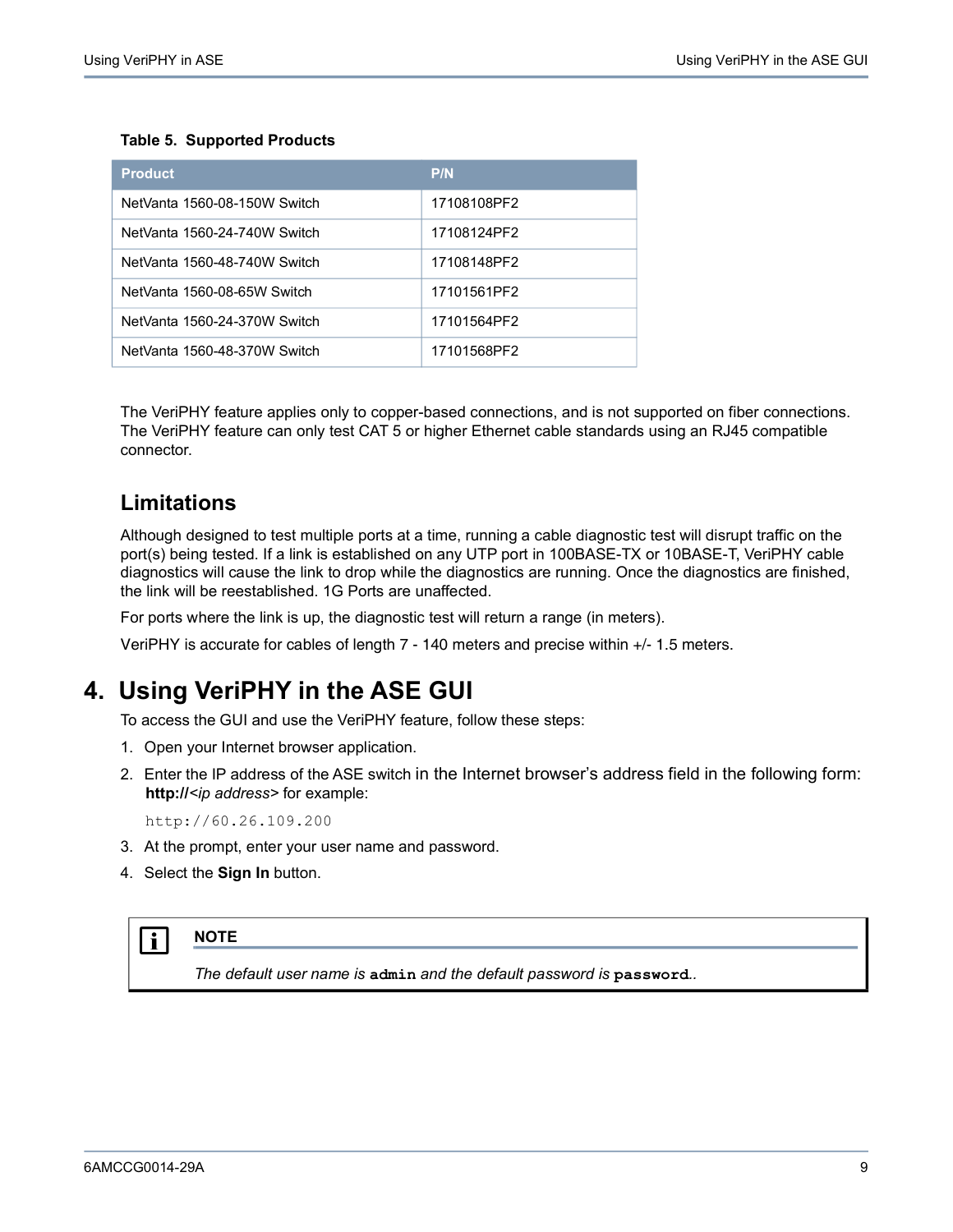|          | Sign in to access this site                                                                |         |        |
|----------|--------------------------------------------------------------------------------------------|---------|--------|
|          | Authorization required by http://10.19.14.35<br>Your connection to this site is not secure |         |        |
| Username | admin                                                                                      |         |        |
| Password |                                                                                            |         |        |
|          |                                                                                            | Sign in | Cancel |



## $\hat{M}$  CAUTION!

*Running the VeriPHY cable test will disrupt traffic on 10 or 100 Mbps management port(s) being tested. Most test complete in around 5 seconds. If all ports are selected, the test can take approximately 15 seconds to complete. Once the diagnostics are finished, the link will be reestablished. 1G Ports are unaffected.*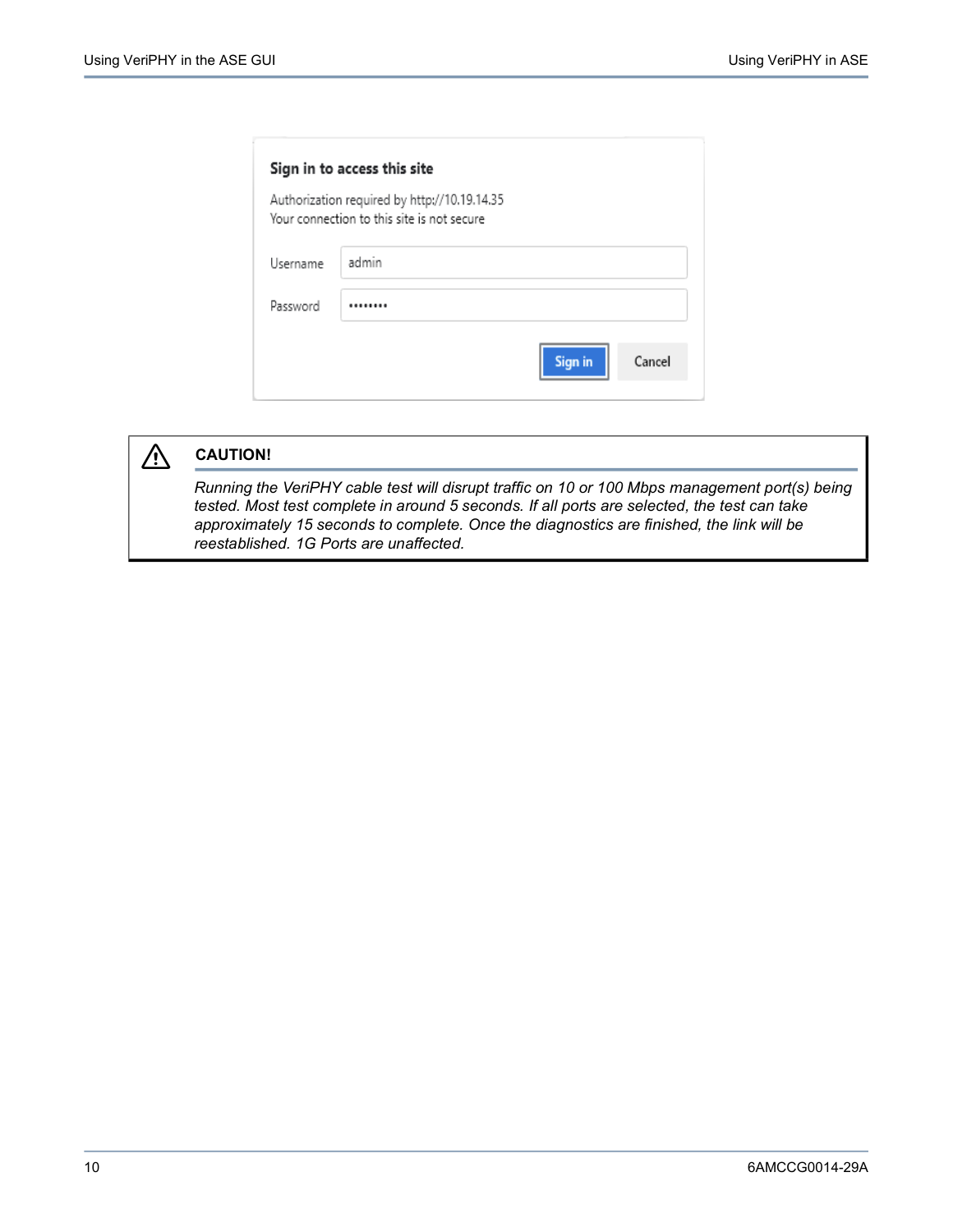#### 5. Select **Diagnostics** > **VeriPHY**.

| <b>ADIRAN</b>                                                                            |               |          |                                  |           |                     |                                |                     |                                | NetVanta 1560-24-740W™ GigaBit Ethernet Switch | AGI |  |
|------------------------------------------------------------------------------------------|---------------|----------|----------------------------------|-----------|---------------------|--------------------------------|---------------------|--------------------------------|------------------------------------------------|-----|--|
| ▶ Configuration<br><b>Monitor</b><br>Diagnostics                                         |               |          | <b>VeriPHY Cable Diagnostics</b> |           |                     |                                |                     |                                |                                                |     |  |
| n ung (n verj<br>· Ping (IPv6)<br>· Traceroute (IPv4)<br>• Traceroute (IPv6)<br>Link OAM | Port<br>Start | AU       |                                  |           |                     |                                |                     |                                |                                                |     |  |
| - VeriPHY                                                                                |               |          |                                  |           | <b>Cable Status</b> |                                |                     |                                |                                                |     |  |
| <b>Privisimuentanue</b>                                                                  | Port          | Pair A   | Length A                         | Pair B    | Length B            | Pair C                         | Length <sub>C</sub> | Pair D                         | Length D                                       |     |  |
|                                                                                          | 1             | OK       | 0                                | OK        | 0                   | OK                             | 0                   | OK                             | 0                                              |     |  |
|                                                                                          | 2             | OK       | 0                                | OK        | 0                   | OK                             | 0                   | OK                             | 0                                              |     |  |
|                                                                                          | 3             | OK       | 0                                | OK        | 0                   | OK                             | 0                   | Short                          | 61                                             |     |  |
|                                                                                          | 4             | OK       | $\mathbf 0$                      | OK        | 0                   | OK                             | $\mathbf{0}$        | OK                             | 0                                              |     |  |
|                                                                                          | 5             | OK       | 0                                | 0K        | 0                   | OK                             | 0                   | OK                             | 0                                              |     |  |
|                                                                                          | 6             | OK       | 0                                | OK        | 0                   | OK                             | 0                   | OK                             | 0                                              |     |  |
|                                                                                          | 7             | OK       | 0                                | OK        | 0                   | OK                             | 0                   | OK                             | 0                                              |     |  |
|                                                                                          | 8             | OK       | $\mathbf 0$                      | Open      | 120                 | OK                             | 121                 | OK                             | 0                                              |     |  |
|                                                                                          | 9             | OK       | 0                                | OK        | 0                   | OK                             | 0                   | OK                             | 0                                              |     |  |
|                                                                                          | 10<br>11      | OK<br>OK | 0<br>0                           | OK<br>OK  | 0<br>0              | OK<br>$\overline{\phantom{a}}$ | 0<br>0              | OK<br>$\overline{\phantom{a}}$ | 0<br>0                                         |     |  |
|                                                                                          | 12            | OK       | 0                                | OK        | 0                   | $\overline{\phantom{a}}$       | 0                   | $\overline{\phantom{a}}$       | 0                                              |     |  |
|                                                                                          | 13            | OK       | 0                                | OK        | 0                   |                                | 0                   | Ξ.                             | 0                                              |     |  |
|                                                                                          | 14            | OK       | $\mathbf 0$                      | <b>OK</b> | 0                   | $\overline{\phantom{a}}$       | 0                   | $\overline{\phantom{a}}$       | 0                                              |     |  |
|                                                                                          | 15            | OK       | 0                                | OK        | 0                   | OK                             | 0                   | OK                             | 0                                              |     |  |
|                                                                                          | 16            | OK       | $\mathbf{0}$                     | OK        | 0                   | OK                             | $\mathbf{0}$        | OK                             | $\mathbf 0$                                    |     |  |
|                                                                                          | 17            | OK       | 0                                | OK        | 0                   | OK                             | 0                   | OK                             | 0                                              |     |  |
|                                                                                          | 18            | OK       | $\mathbf{0}$                     | OK        | 0                   | OK                             | $\mathbf{0}$        | OK                             | 0                                              |     |  |
|                                                                                          | 19            | Short    | 183                              | OK        | 0                   | OK                             | 0                   | OK                             | 0                                              |     |  |
|                                                                                          | 20            | OK       | 0                                | OK        | 0                   | OK                             | 0                   | OK                             | 0                                              |     |  |
|                                                                                          | 21            | OK       | 0                                | OK        | 0                   | OK                             | 0                   | OK                             | 0                                              |     |  |
|                                                                                          | 22            | OK       | $\mathbf 0$                      | <b>OK</b> | 0                   | OK                             | $\mathbf{0}$        | OK                             | $\mathbf 0$                                    |     |  |
|                                                                                          | 23            | OK       | 0                                | OK        | 0                   | OK                             | 0                   | OK                             | 0                                              |     |  |
|                                                                                          | 24            | OK       | 0                                | OK        | 0                   | OK                             | 0                   | OK                             | 0                                              |     |  |
|                                                                                          |               |          |                                  |           |                     |                                |                     |                                |                                                |     |  |

6. Test results from the previous use of VeriPHY are displayed. To re-run the test and update the display, select an individual port or choose **All** to test all ports, then select the **Start** button near the upper-left of the table.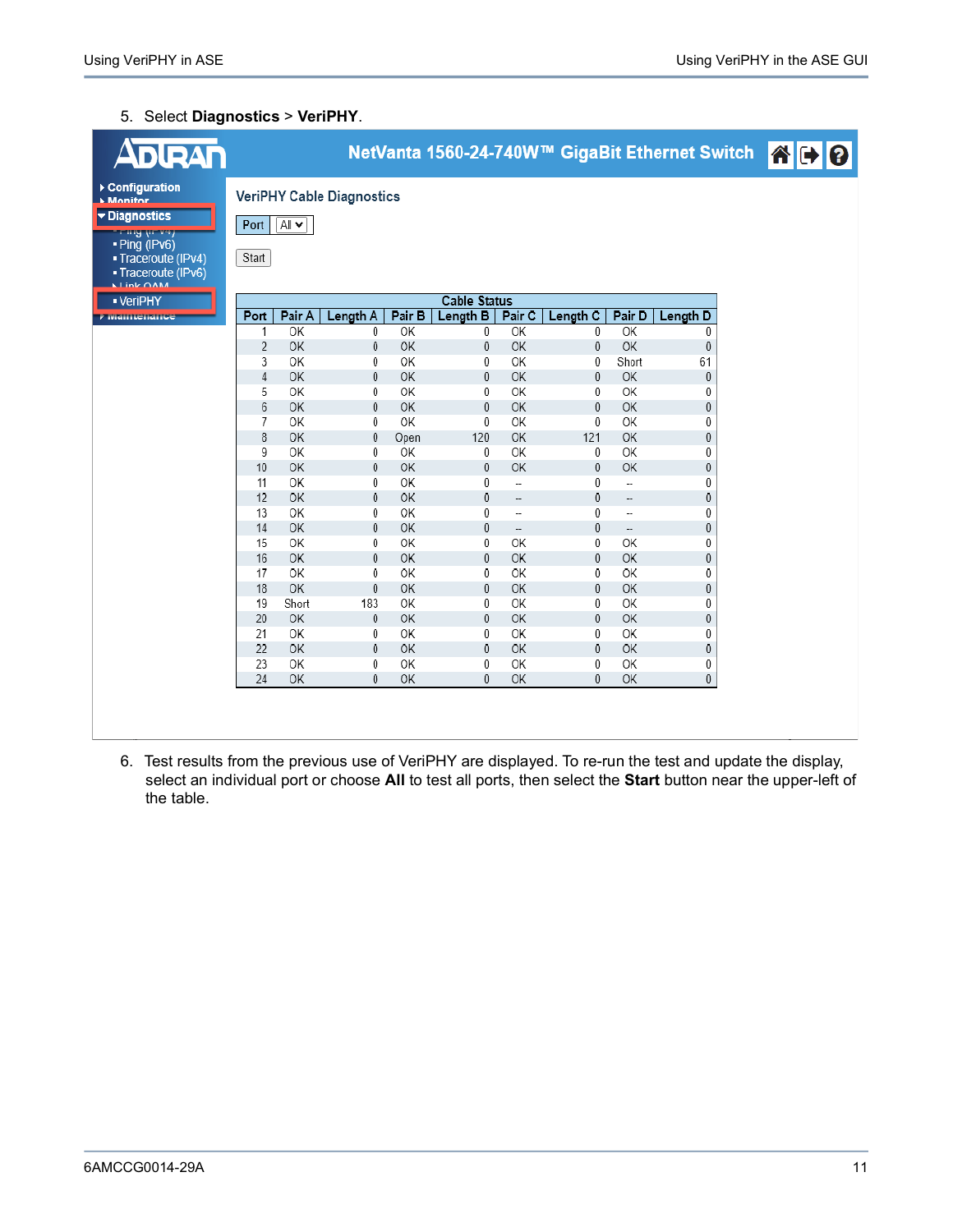| <b>ADIRAN</b>                                                                                                                         |                |                                               |                                  | NetVanta 1560 |      |
|---------------------------------------------------------------------------------------------------------------------------------------|----------------|-----------------------------------------------|----------------------------------|---------------|------|
| ▶ Configuration<br>Monitor<br>Diagnostics<br>· Ping (IPv4)<br>· Ping (IPv6)<br>- Traceroute (IPv4)<br>- Traceroute (IPv6)<br>Link OAM | Port<br>Start  | $\overline{3}$<br>$\checkmark$<br>1<br>2<br>3 | <b>VeriPHY Cable Diagnostics</b> |               |      |
| • VeriPHY                                                                                                                             |                | ß<br>4                                        |                                  |               | Cab  |
| Maintenance                                                                                                                           | Port           | 5<br>А                                        | Length A                         | Pair B        | Leng |
|                                                                                                                                       | 1              | 6                                             | $\theta$                         | OK            |      |
|                                                                                                                                       | 2              | 7                                             | 0                                | Open          |      |
|                                                                                                                                       | 3              | 8                                             | 0                                | Open          |      |
|                                                                                                                                       | $\overline{4}$ | 9                                             | 0                                | Open          |      |
|                                                                                                                                       | 5              | 10                                            | 0                                | Open          |      |
|                                                                                                                                       | 6              | 11                                            | 0                                | Open          |      |
|                                                                                                                                       | 7              | 12                                            | 0                                | Open          |      |
|                                                                                                                                       | 8              | 13                                            | 0                                | Open          |      |
|                                                                                                                                       | 9              | 14                                            | 0                                | Open          |      |
|                                                                                                                                       | 10             | 15                                            | $\theta$                         | Open          |      |
|                                                                                                                                       | 11             | 16                                            | 0                                | Open          |      |
|                                                                                                                                       | 12             | 17                                            | $\theta$                         | OK            |      |
|                                                                                                                                       | 13             | 18                                            | 0                                | Open          |      |
|                                                                                                                                       | 14             | 19                                            | $\theta$                         | OK            |      |
|                                                                                                                                       | 15             | Onen                                          | Λ                                | Onen          |      |

### $i$  MOTE

*For Fast Ethernet switch port tests, Pair A and Pair B wires are tested. For Gigabit switch port tests, Pairs A, B, C, and D are tested. Each pair corresponds to a set of pins on the RJ-45 connector. Pair A corresponds to pins 1 and 2; Pair B corresponds to pins 3 and 6; Pair C corresponds to pins 4 and 5; and Pair D corresponds to pins 7 and 8.* 

*In the example test output on the previous page, ports 11-14 are configured for fast Ethernet as evidenced by the "--" notation indicating pairs C and D are unused.*

## <span id="page-11-0"></span>**5. Using VeriPHY in the ASE CLI**

To access the VeriPHY feature using the CLI, follow these steps:

- 1. Telnet to the unit (**telnet** *<ip address>*). For example: # **Telnet 10.10.10.1**
- 2. Enter your user name and password at the prompt.
- 3. At the command prompt, enter the VeriPHY command # **veriphy**

A cable diagnostic for all ports is initiated.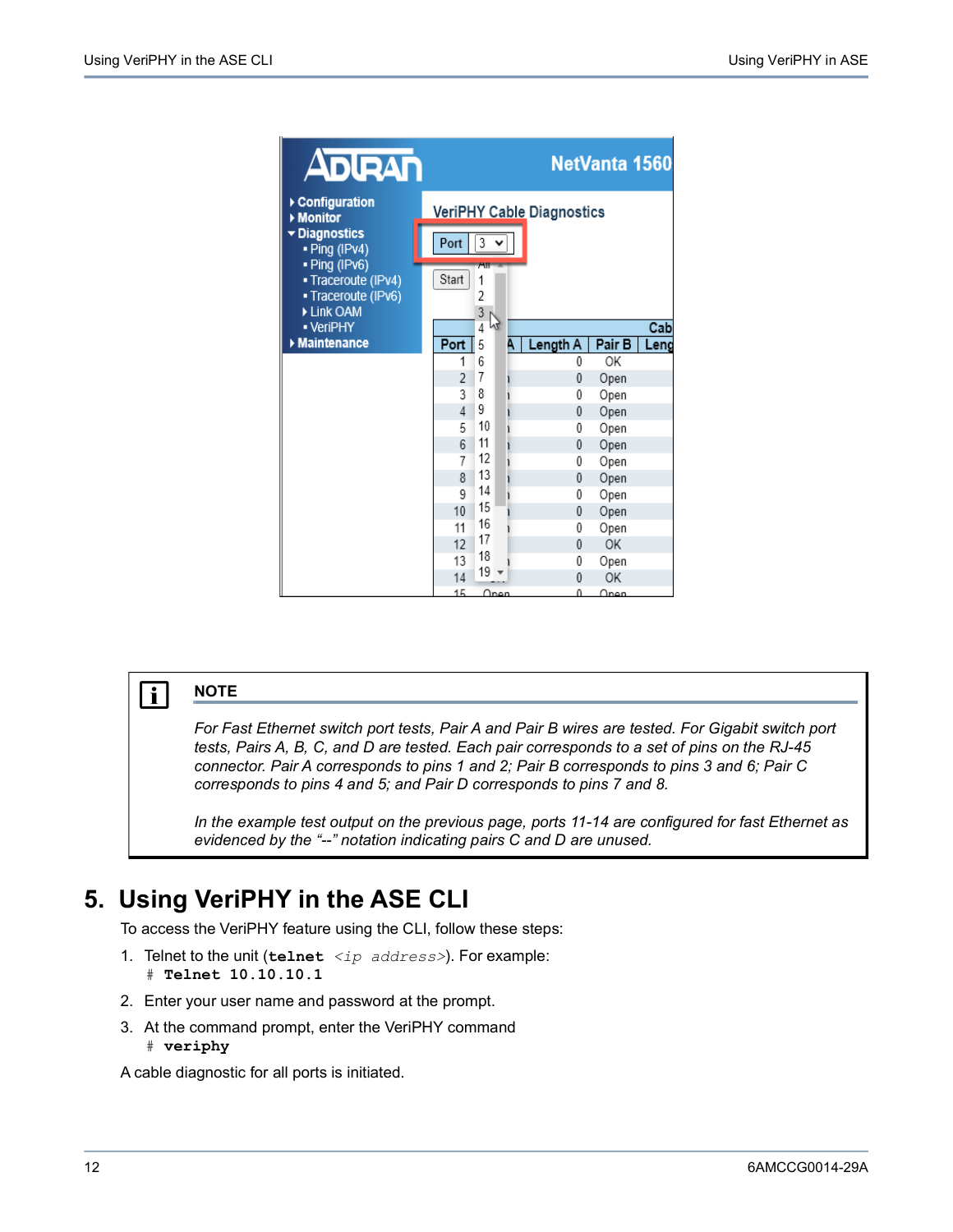|                       | Starting VeriPHY – Please wait |                 |          |           |                |        |          |           |          |  |
|-----------------------|--------------------------------|-----------------|----------|-----------|----------------|--------|----------|-----------|----------|--|
| Interface             |                                | Pair A          | Length   |           | Pair B, Length | Pair C | Length   | Pair D    | Length   |  |
| GigabitEthernet 1/1   |                                | OK.             | 0        | 0K        | 0              | OK.    | $\Omega$ | OK        | 0        |  |
| GigabitEthernet 1/2   |                                | OK              | $\Omega$ | OK        | 0              | OK     | 0        | OK        | $\Omega$ |  |
| GigabitEthernet 1/3   |                                | Open            | $\Omega$ | Open      | 0              | Open   | 0        | Short     | 61       |  |
| GigabitEthernet 1/4   |                                | OK              | 0        | 0K        | 0              | OK.    | 0        | OK        | $\Omega$ |  |
| GigabitEthernet 1/5   |                                | OK              | $\Omega$ | OK        | 0              | OK     | 0        | ΟK        | $\Omega$ |  |
| GigabitEthernet 1/6   |                                | OK              | $\Omega$ | OK.       | 0              | OK.    | $\Omega$ | OK.       | 0        |  |
| GigabitEthernet 1/7   |                                | OK              | 0        | ОK        | 0              | OK     | $\Omega$ | OK        | $\Omega$ |  |
| GigabitEthernet 1/8   |                                | OK              | 0        | Open      | 120            | Open   | 121      | <b>OK</b> | O        |  |
| GigabitEthernet 1/9   |                                | ΟK              | 0        | 0K        | 0              | 0K     | $\Omega$ | OK.       | $\Omega$ |  |
| GigabitEthernet 1/10  |                                | OK              | 0        | OK        | 0              | OK     | $\Omega$ | 0K        | $\Omega$ |  |
| GigabitEthernet 1/11  |                                | OK              | 0        | 0K        | 0              | N/A    | 0        | N/A       | $\Omega$ |  |
| GigabitEthernet 1/12  |                                | OK              | 0        | OK        | 0              | N/A    | $\Omega$ | N/A       | $\Omega$ |  |
| GigabitEthernet 1/13  |                                | OK              | 0        | OK        | 0              | N/A    | 0        | N/A       | 0        |  |
| GigabitEthernet 1/14  |                                | OK              | 0        | <b>OK</b> | 0              | N/A    | 0        | N/A       | 0        |  |
| GigabitEthernet 1/15  |                                | OK              | 0        | ΟK        | 0              | OK     | 0        | ΟK        | $\Omega$ |  |
| GigabitEthernet 1/16  |                                | OK              | 0        | OK        | 0              | OK     | $\Omega$ | 0K        | $\Omega$ |  |
| GigabitEthernet 1/17  |                                | OK              | 0        | OK        | 0              | OK     | 0        | 0K        | $\Omega$ |  |
| GigabitEthernet 1/18  |                                | OK              | $\Omega$ | OK        | 0              | OK     | 0        | OK        | $\Omega$ |  |
| GigabitEthernet 1/19  |                                | SHORT 183       |          | OK        | 0              | 0K     | $\Omega$ | 0K        | 0        |  |
| GigabitEthernet 1/20  |                                | OK              | 0        | 0K        | 0              | OK.    | 0        | 0K        | $\Omega$ |  |
| GigabitEthernet 1/21  |                                | OK              | 0        | OK        | 0              | OK     | $\Omega$ | <b>OK</b> | $\Omega$ |  |
| GigabitEthernet 1/22  |                                | OK              | $\Omega$ | OK        | 0              | 0K     | $\Omega$ | <b>OK</b> | $\Omega$ |  |
| GigabitEthernet 1/23  |                                | OK              | 0        | 0K        | 0              | OK.    | 0        | OK        | $\Omega$ |  |
| GigabitEthernet 1/24  |                                | OK              | 0        | OK        | 0              | OK     | 0        | OK        | 0        |  |
| 10GigabitEthernet 1/1 |                                | No test results |          |           |                |        |          |           |          |  |
| 10GigabitEthernet 1/2 |                                | No test results |          |           |                |        |          |           |          |  |

#### Starting VeriPHY - Please wait

#### **i** NOTE

*For Fast Ethernet switch port tests, Pair A and Pair B wires are tested. For Gigabit switch port tests, Pairs A, B, C, and D are tested. Each pair corresponds to a set of pins on the RJ-45 connector. Pair A corresponds to pins 1 and 2; Pair B corresponds to pins 3 and 6; Pair C corresponds to pins 4 and 5; and Pair D corresponds to pins 7and 8.*

*In the example above, ports 11-14 are configured for fast Ethernet as evidenced by the "N/A" notation indicating pairs C and D are unused.*

#### <span id="page-12-0"></span>**CLI Variants for the VeriPHY Command**

Below are optional command syntax variations that facilitate testing of a single port or a range of ports.

#### **Single Port Test**

To invoke a cable test for a single port on a specified interface, enter the **veriphy interface** *<interface type> <slot/port>* command as follows:

```
#veriphy interface GigabitEthernet 1/2
```